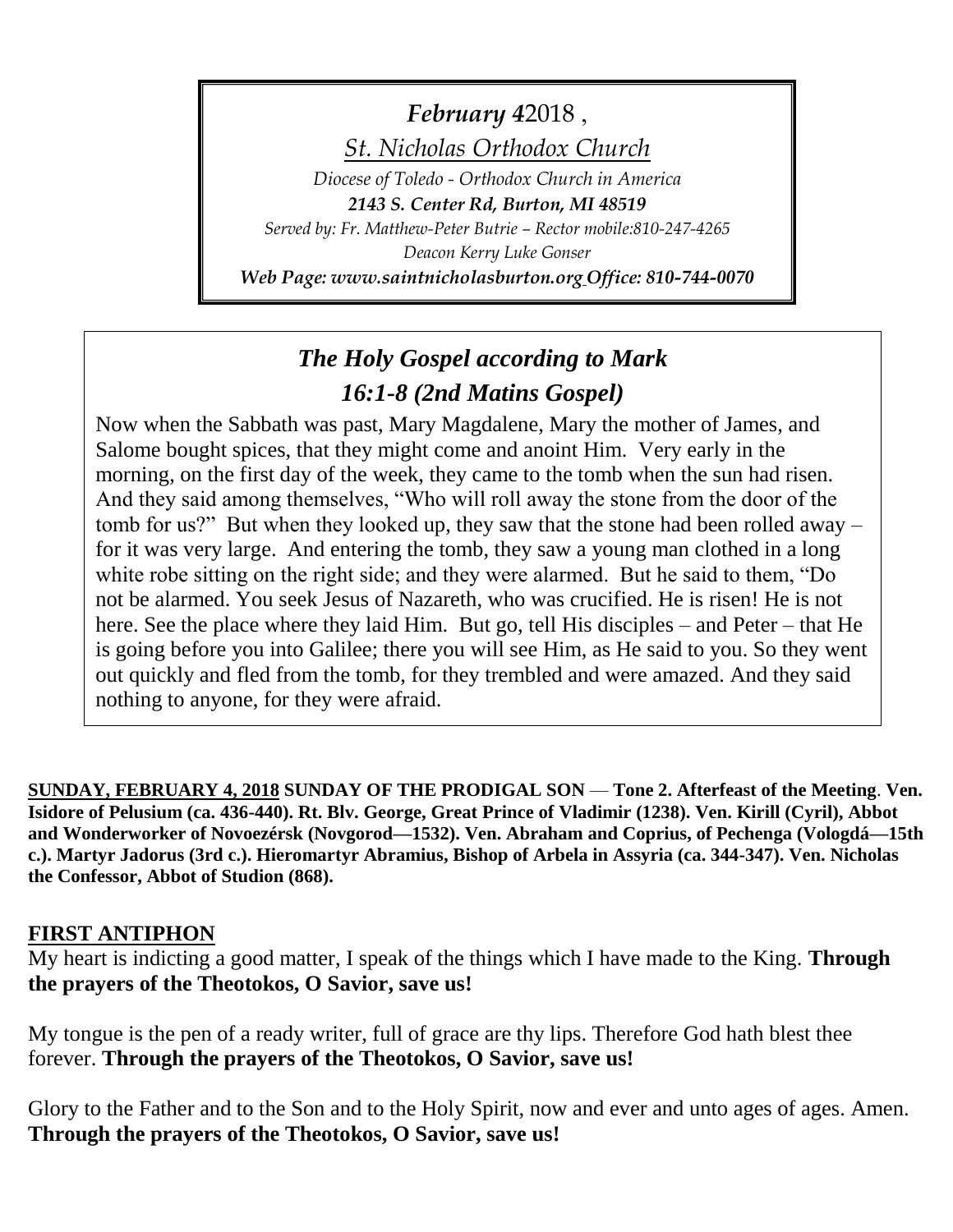### **SECOND ANTIPHON**

Gird Thy sword upon Thy thigh, O mighty one, in Thy glory and Thy beauty! **Save us, O Son of God, carried in the arms of Simeon the righteous , save us who sing to Thee: Alleluia!**

The scepter of Thy kingdom is a righteous scepter. **Save us, O Son of God, carried in the arms of Simeon the righteous , save us who sing to Thee: Alleluia!**

Glory to the Father and to the Son and to the Holy Spirit, now and ever and unto ages of ages. Amen. Only-begotten Son and immortal Word of God, Who for our salvation didst will to be incarnate of the holy Theotokos and ever-virgin Mary, Who without change became man and wast crucified, Who art one of the Holy Trinity, glorified with the Father and the Holy Spirit: O Christ our God, trampling down death by death, save us!

### **THIRD ANTIPHON**

**Hear, O daughter, consider, and incline your ear; forget your people and your father's house. (Tone 1)** Rejoice, O Virgin Theotokos, Full of Grace! / From you shone the Sun of Righteousness, Christ our God, / enlightening those who sat in darkness. / Rejoice and be glad, O righteous Elder: / you accepted in your arms the Redeemer of our souls, / Who grants us the Resurrection!

#### **Even the rich among the people shall entreat your favor.**

**(Tone 1)** Rejoice, O Virgin Theotokos, Full of Grace! / From you shone the Sun of Righteousness, Christ our God, / enlightening those who sat in darkness. / Rejoice and be glad, O righteous Elder: / you accepted in your arms the Redeemer of our souls, / Who grants us the Resurrection!

**I will make your name to be remembered in all generations. (Tone 1)** Rejoice, O Virgin Theotokos, Full of Grace! / From you shone the Sun of Righteousness, Christ our God, / enlightening those who sat in darkness. / Rejoice and be glad, O righteous Elder: / you accepted in your arms the Redeemer of our souls, / Who grants us the Resurrection!

## **TROPARIA**

**(Tone 2)** When Thou didst descend to death, O Life Immortal, Thou didst slay hell with the splendor of Thy Godhead! And when from the depths Thou didst raise the dead, all the powers of heaven cried out: O Giver of Life! Christ our God! Glory to Thee!

**(Tone 1)** Rejoice, O Virgin Theotokos, Full of Grace! / From you shone the Sun of Righteousness, Christ our God, / enlightening those who sat in darkness. / Rejoice and be glad, O righteous Elder: / you accepted in your arms the Redeemer of our souls, / Who grants us the Resurrection! **(Tone 4)** In truth you were revealed to your flock as a rule of faith, a model of meekness, and teacher of abstinence, so you won the heights by humility, and riches by poverty, O Holy Father Nicholas,

### intercede with Christ God to save our souls.

### **KONTAKION**

**(Tone 1)** By Thy Nativity Thou didst sanctify the Virgin's womb! And didst bless Simeon's hands, O Christ God. Now Thou hast come and saved us through love. Grant peace to all Orthodox Christians, O only Lover of Man!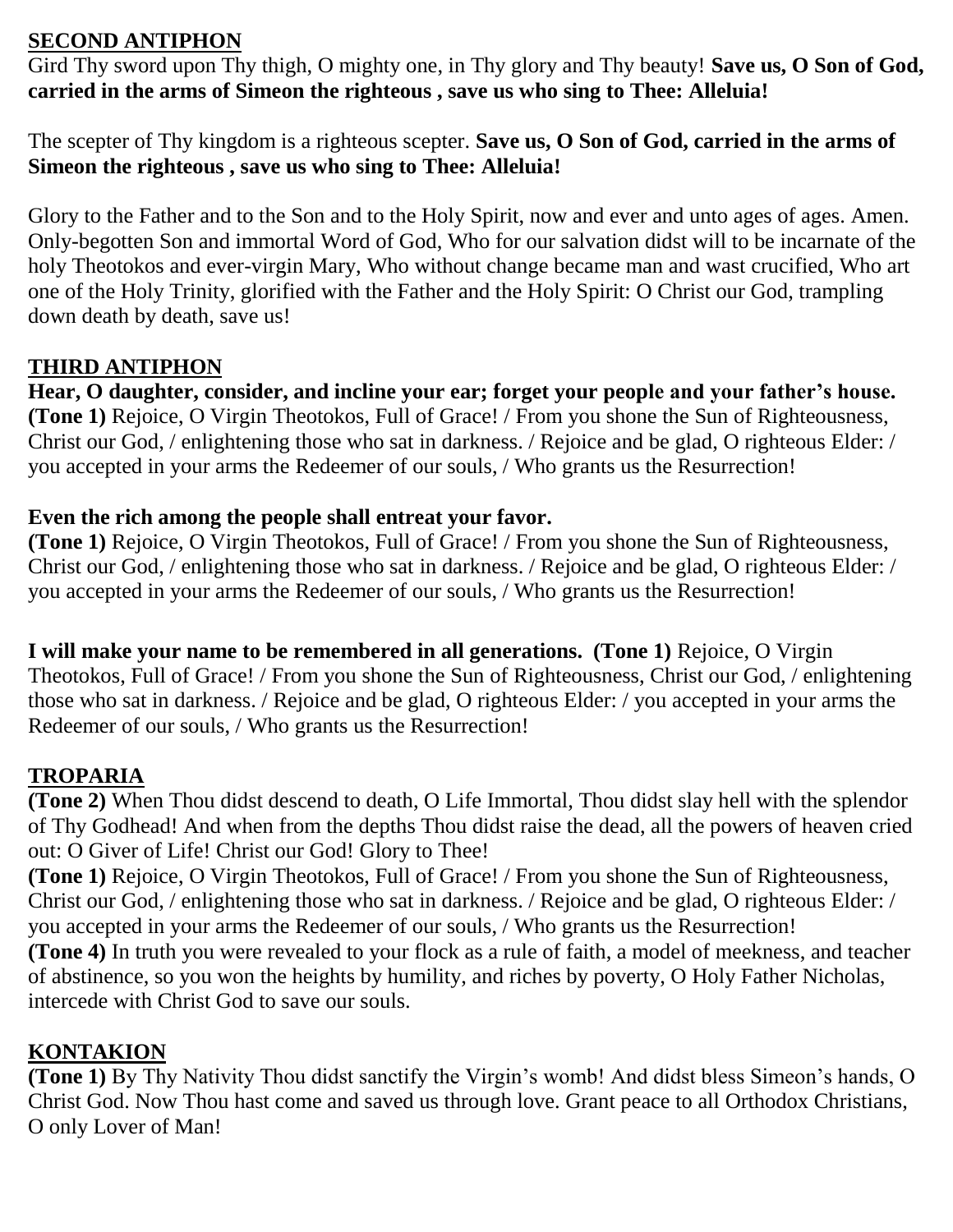#### *The Prokeimenon in the Second Tone:* **The Lord is my strength and my song. He has become my salvation.**

*v.* **The Lord has chastened me sorely, but He has not given me over to death.**

THE READING IS FROM THE FIRST EPISTLE OF THE HOLY APOSTLE PAUL TO THE CORINTHIANS. (6:12-20) Brethren: "All things are lawful for me," but not all things are helpful. "All things are lawful for me," but I will not be enslaved by anything. "Food is meant for the stomach and the stomach for food" -- and God will destroy both one and the other. The body is not meant for immorality, but for the Lord, and the Lord for the body. And God raised the Lord and will also raise us up by his power. Do you not know that your bodies are members of Christ? Shall I therefore take the members of Christ and make them members of a prostitute? Never! Do you not know that he who joins himself to a prostitute becomes one body with her? For, as it is written, "The two shall become one flesh." But he who is united to the Lord becomes one spirit with him. Shun immorality. Every other sin which a man commits is outside the body; but the immoral man sins against his own body. Do you not know that your body is a temple of the Holy Spirit within you, which you have from God? You are not your own; you were bought with a price. So glorify God in your body.

#### *Alleluia, Tone 2*

*v.* **May the Lord hear you in the day of trouble; may the name of the God of Jacob protect you.** *v.* **O Lord, save the king and hear us in this day in which we call upon Thee.**

**THE HOLY GOSPEL ACCORDING TO LUKE (15:11-32)** And Jesus said, "There was a man who had two sons; and the younger of them said to his father, 'Father, give me the share of property that falls to me.' And he divided his living between them. Not many days later, the younger son gathered all he had and took his journey into a far country, and there he squandered his property in loose living. And when he had spent everything, a great famine arose in that country, and he began to be in want. So he went and joined himself to one of the citizens of that country, who sent him into his fields to feed swine. And he would gladly have fed on the pods that the swine ate; and no one gave him anything. But when he came to himself he said, 'How many of my father's hired servants have bread enough and to spare, but I perish here with hunger! I will arise and go to my father, and I will say to him, "Father, I have sinned against heaven and before you; I am no longer worthy to be called your son; treat me as one of your hired servants."' And he arose and came to his father. But while he was yet at a distance, his father saw him and had compassion, and ran and embraced him and kissed him. And the son said to him, 'Father, I have sinned against heaven and before you; I am no longer worthy to be called your son.' But the father said to his servants, 'Bring quickly the best robe, and put it on him; and put a ring on his hand, and shoes on his feet; and bring the fatted calf and kill it, and let us eat and make merry; for this my son was dead, and is alive again; he was lost, and is found.' And they began to make merry. "Now his elder son was in the field; and as he came and drew near to the house, he heard music and dancing. And he called one of the servants and asked what this meant. And he said to him, 'Your brother has come, and your father has killed the fatted calf, because he has received him safe and sound.' But he was angry and refused to go in. His father came out and entreated him, but he answered his father, 'Lo, these many years I have served you, and I never disobeyed your command; yet you never gave me a kid, that I might make merry with my friends. But when this son of yours came, who has devoured your living with harlots, you killed for him the fatted calf!' And he said to him, 'Son, you are always with me, and all that is mine is yours. It was fitting to make merry and be glad, for this your brother was dead, and is alive; he was lost, and is found."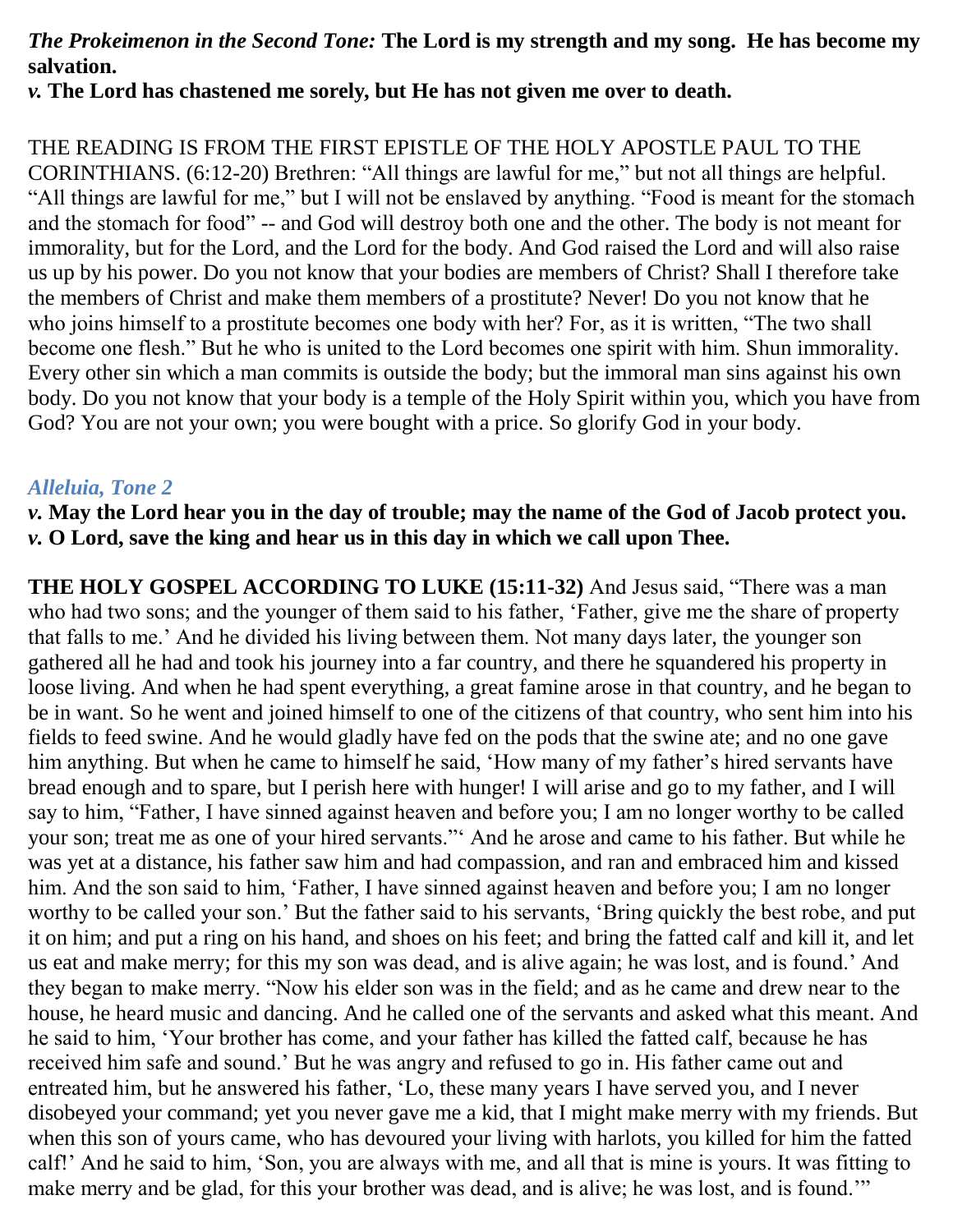#### **COMMUNION HYMN**

Praise the Lord from the heavens! Praise Him in the highest! Alleluia! Alleluia! Alleluia!

#### **Sayings of Elder Thaddeus of Vitovnica**

It seems that we do not understand one thing: it is not good when we return the love of those who love us, yet hate those who hate us. We are not on the right path if we do this. We are the sons of light and love, the sons of God, His children. As such we must have His qualities and His attributes of love, peace, and kindness towards all.

We know that the Lord, while in the flesh, was kind to all people, even those who persecuted Him—Him, the Almighty God. He showed us how to avoid evil and not oppose it. He said so Himself (cf. Matt. 5:39). Not opposing evil means preserving one's inner peace. Opposing evil is evil; it involves a desire to return evil for evil, which is what the fallen spirits thrive on. However, when they attack us and find that we do not oppose them, then our peacefulness disarms them and they are defeated. Therefore we must try to always pray like this: "Lord, help me to preserve my inner peace, teach me how to be calm and peaceful and kind, just like Thine angels." In order to be able to do this, we must be with the Lord constantly in our thoughts. You see, we direct all our thoughts and all our attention to those whom we love. This is exactly how we should be toward God, for as our Parent, He rightfully asks that we give back to Him what He has given us. This is for our own good, in order that we may participate in Divine joy, peace, and life. Let us, therefore, learn to turn to God and seek Him ceaselessly through prayer.

"There is no one who can understand me," we say. The soul seeks unchangeable love, but there is no such thing here on earth.

How will we know whether we are living according to the will of God or not? If you are sad for whatever reason, this means that you have not given yourself over to God, although from the outside it may seem that you have. He who lives according to God's will has no worries. When he needs something, he simply prays for it. If he does not receive that which he asked for, he is joyful as though he had received it. A soul that has given itself over to God has no fear of anything, not even robbers, sickness, or death. Whatever happens, such a soul always cries, "It was the will of God."

You should learn to love little things. Always try to be modest and simple in everything. When the soul is mature, God will give it peace. The Lord looks upon us and is pleased when we yearn after His peace. Until such time as the soul is mature enough to receive the Lord, He will only sometimes allow it to see and sense that He is present everywhere and fills all things. These are moments of indescribable joy. But after that, the Lord hides Himself from us once again in order that we might yearn for Him and seek Him with all our heart.

န္းန္ပြီးေနန္း ကို ေနာ္တြင္း တိုင္း လွ်ာ္ေရးဆြဲေတြက သည္ဆိုေနန္း တိုင္း တင္သိုးေနန္း တင္သိုးေနန္း ေနာ္တြင္း ပညာ

February 4, 2018

#### **CANDLE INTENTIONS FOR THE HEALTH AND BLESSINGS OF**

Happy 96<sup>th</sup> birthday Matushka Mary Donahue Joe Tome Hailey Paul~Health Gabriel Paul Fr. Tom, Fr. Dimitri, Deacon Anthony, Reggie, Allen, Deborah, Joann, Gloria, Luba, Kosta, Jimmy, Laurie, David, Helen, Anna, Walt, Zina, Vladimir, Nicolai, Dorothy, Michael, Nicolai, Allison, Stojan, Mira, Bosa, Jeanette, Nicholas, Margaret, Joseph, Gladys, Ted, Marlene, my family and friends Joe Tome Special Intention Joe Tome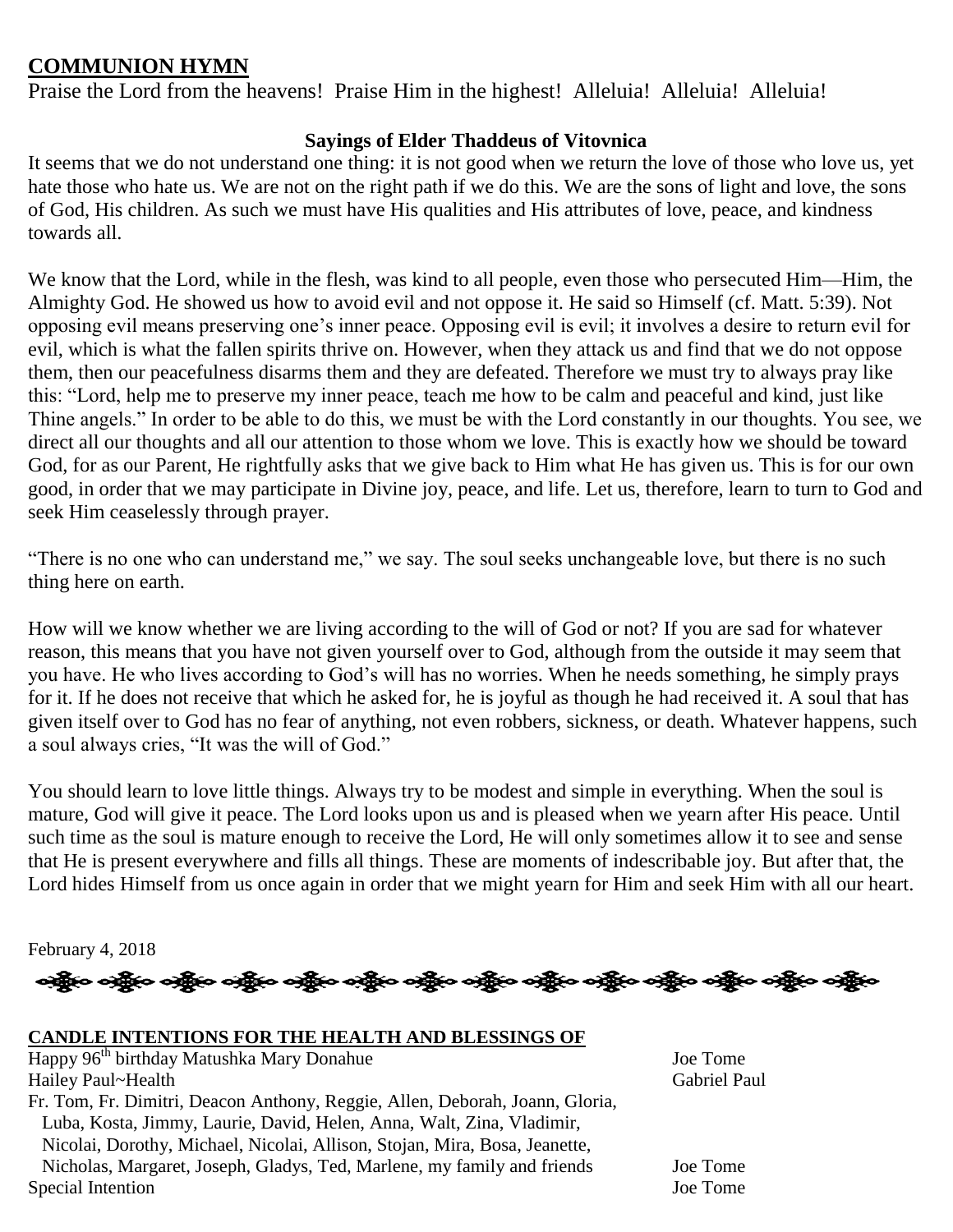| Adelaida, Feodosiy, Oleg, Irina & Galina~Health & Blessing                    | Irina Sivergina     |
|-------------------------------------------------------------------------------|---------------------|
| Nikolay~Special Intensions                                                    | Irina Sivergina     |
| Health & God's Blessings to Deacon Kerry Gonser on his birthday on            |                     |
| January 29 <sup>th</sup> .                                                    | Angelo & Christina  |
| Health & Blessings: Anna Branoff, Helen Popoff, Gloria Zelenko. Nik Evanenko, |                     |
| Nick Maxim, Cathy & Bob Edwards, Ruth & Calvin Conrad, Christine              |                     |
| Panoff, Matushka Lisa & all sick & suffering of our parish                    | Adams family        |
| James Mason~successful surgery & healing                                      | Dorothy Goodman     |
|                                                                               |                     |
| <b>CANDLE INTENTIONS FOR BLESSED REPOSE</b>                                   |                     |
| Memory Eternal~Evanka Elieff on her 90 <sup>th</sup> birthday Feb. 4th        | Her family          |
| Béla Jobb                                                                     | <b>Gabriel Paul</b> |
| Vasiliy, Andrey, Galina, Nikolay & Vitaliy                                    | Irina Sivergina     |
| David Lazar~Blessed Repose, Memory Eternal                                    | Dorothy Goodman     |
| For the blessed repose of the following: Henry Grady Stockard, Toni Etress,   |                     |
| Robert Hanes Atwood, Linnie & Mike Corley, Jerry Heard, Chris Aleksoff,       |                     |

Dorothy & Johnny Conner, Stella Isom & the newly departed Dennis Allen Adams family

ခရွို့လ ခရွိ**့ သို့လ ခရွိသည့် သည် ပည်သည် သည် သည် သည် သည် သည် သည်**သည်။

**WELCOME** to all our friends and visitors. Please join us in our fellowship hall for coffee and donuts.

**COFFEE, DONUTS & PASTRIES** are provided today by Alex and Anastasia Branoff in Memory of Thomaï Brayanis (one year memorial). A Trisagion will take place following the veneration of the cross.

#### **OUR CHARITY MINISTRIES**

**HOPE IN A BOX** is collecting Shampoo, Conditioner & Lotion for the month of February. Place the items in the blue box in the hall. Catholic Charities Community Closet will distribute the items.

**FOOD DRIVE** Place non-perishable food items in the other blue box in the hall

Robert Henry Story, Jo Vuckovich, Mary & Joe Eckert, Helen Doyle, Pete & Martha Finley, Olga Haw, Walter Howel, Sandra Pettis, Duane Bolinger,

| <b>Weekly Schedule:</b><br>Tuesday, Feb 6 | <b>Fr. Matthew in Toledo</b>                                  |
|-------------------------------------------|---------------------------------------------------------------|
| Wednesday. Feb. 7                         |                                                               |
| $9:30 \text{ am}$                         | Liturgy                                                       |
| $11:15 \text{ am}$                        | <b>Adult Ed Class</b>                                         |
| Saturday, Feb. 10                         | <b>MEATFARE SATURDAY</b>                                      |
| $4:45 \text{ pm}$                         | Trisagion with the reading of the names of the fallen as leep |
| 5 pm                                      | Vespers                                                       |
| <b>Sunday, Feb.11</b>                     | <b>MEATFARE SUNDAY</b>                                        |
| $9:30 \text{ am}$                         | Third Hour                                                    |
| $10 \text{ am}$                           | Divine Liturgy                                                |
|                                           | Church School                                                 |
|                                           | Meatfare Luncheon                                             |
|                                           |                                                               |